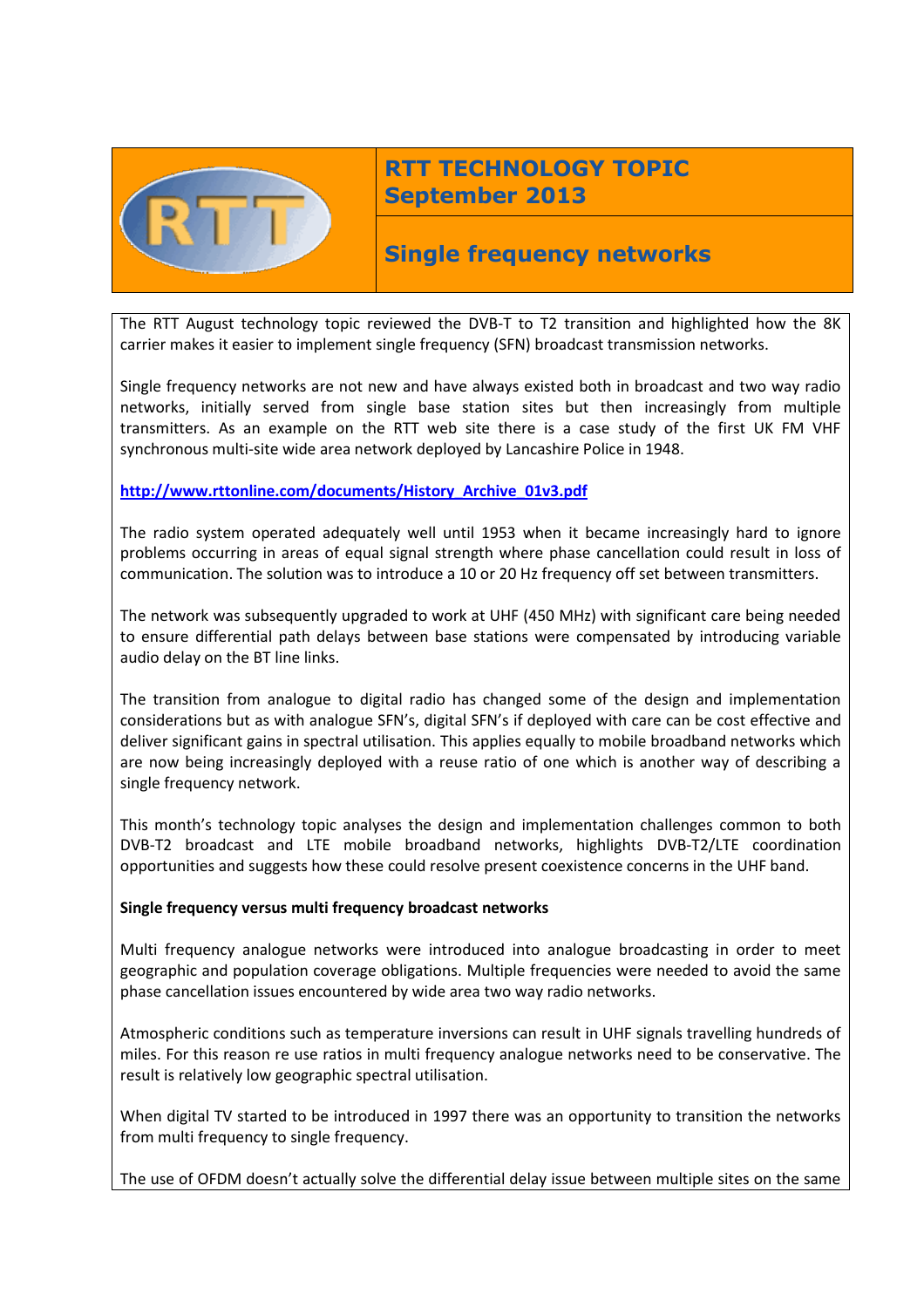frequency but translates the problem from the frequency domain (phase cancellation) to the time domain (inter symbol interference).

The potentially long path delays however required the OFDM physical layer to be an 8K or higher FFT. Increasing the number of sub carriers increases the symbol length which means the time domain guard band can be longer to accommodate long path delays.

However as it was initially hard (expensive) to design 8K demodulators for low cost consumer equipment it was decided to implement DVB-T as a 2K carrier low power MFN. There was less deployment risk and less disruption to users during the analogue to digital switch over process.

15 years on the cost difference between a 2 K demodulator and a more complex FFT (8K and over) is trivial. The current high power DVB-T network is now 8K. DVBT2 supports a 32K FFT making nationwide SFN's (including sparse high power tower SFN's) a practical proposition. The higher FFT's also improve resilience to impulsive interference.

So why don't the broadcasters move from MFN to SFN networks?

Well firstly there are costs in terms of transmitter hardware and software upgrades and no guarantee that the existing transmitter density including repeaters and relay transmitters will deliver the same quality of service. SFN transponders require more accurate frequency standards (GPS and back-ups) and must be line fed with the transport stream data rather than simply rebroadcasting from a parent station.

Secondly user equipment including roof mounted antennas and distribution amplifiers, splitters and combiners might need upgrading.

Nationwide SFN's in Europe would require a substantial renegotiation of existing coexistence agreements and the different combinations of regional and national networks would complicate the re planning process.

It is hard to see why the broadcasters would want to do this.

### **Coordinated networks as an alternative.**

Except that broadcasters do have commercial and technical problems that they would like to solve. The commercial problem is that young people are increasingly viewing television on mobile broadband devices. For public service broadcasters there is no license fee revenue attached to these devices. For commercial broadcasters there is no guaranteed advertising income from these devices.

Part of the technical answer would be for broadcasters to transmit the T2 multiplex to these devices. However as we pointed out in last month's technology topic the flux density is generally not high enough to support mobile or portable devices used indoor without an external aerial. The answer to this (again as stated last month) is to rebroadcast the T2 multiplex via cellular base stations.

This has the additional benefit of mitigating the hole punching that could potentially happen in fringe TV reception areas in the presence of stronger LTE signals. The T2 multiplex could then be received indoors without an external aerial so upgrading of roof top aerials and distribution amplifiers and filters would be avoided.

Technically it would not be that difficult to add the T2 multiplex to an LTE e Node B. This is similar in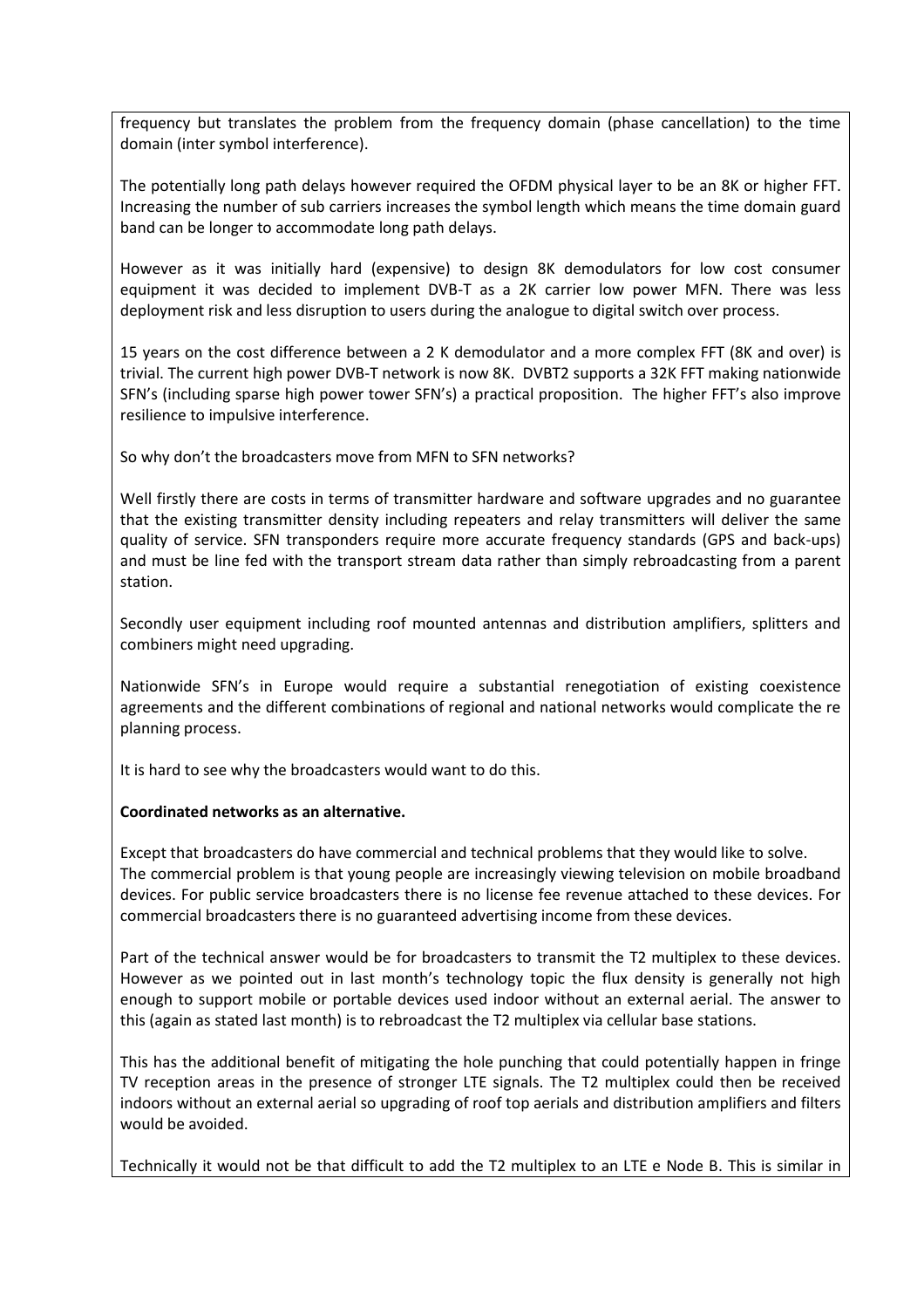concept to adding WiFi. If DVB T2 transmissions and LTE 700 MHz transmissions were collocated, coexistence would be easier to manage. The inter cell interference coordination techniques being implemented in LTE would for example be more effective in an environment in which TVB T2 transmissions and LTE transmissions were coordinated in the time domain. The spectrum released from transitioning to DVB T2 would make it easier to implement wider guard bands between broadcast and LTE networks and would open up opportunities to support other services including dedicated spectrum for public protection and disaster relief and PMSE (wireless microphones).

There are also potential benefits to be gained by overlaying LTE transmissions on to existing broadcast repeater and relay station sites. The repeater protocols being implemented in present LTE Releases make this a more interesting and appropriate option, potentially reducing the cost of providing rural broadband fixed and mobile deep rural coverage. The T2 multiplex comes without IP overheads and the physical layer works in remarkably low carrier to noise conditions. It is good at what it is good at - the spectrally efficient, power efficient, bandwidth efficient delivery of broadcast and multicast content.

The counter argument is that TV can either be delivered via satellite or via the internet accessed by an ADSL or mobile broadband. But satellites get blocked by tree lines or adjacent buildings particularly in more northerly latitudes. Mobile broadband is neither intrinsically spectrally efficient nor power efficient nor cost efficient as a receive path for multicast or broadcast content.

Mobile broadband devices are now being designed to be wirelessly paired to HD displays, for example a smart screen TV. This creates a demand for HD downloads which will be costly to support on an LTE channel with an unknown commercial value and unknown delivery cost. The T2 multiplex would be a more efficient option for delivering at least a percentage of this traffic.

### **Coordinated networks, coordinated devices, coordinated services and the one remaining problem.**

So the argument advanced in this and last month's technology topic is that there are technical benefits and commercial benefits realisable from integrating and coordinating DVB T2 broadcast and LTE mobile broadband networks.

Commentators on last month's technology topic pointed out that even if the technical and commercial benefits were realisable there would be unresolvable arguments about how or whether public service broadcast license fees would be payable by users of mobile devices. I would be happy to have my TV licence fee bundled into my mobile tariff but I may not be typical. Even if this was resolved the content rights management costs might be prohibitive.

But these issues are not impossible to resolve and can intrinsically be included in the incentive auction processes presently being discussed by the FCC. The difficulty here is that the US and Canada have implemented the ATSC standard for digital TV. This is a perfectly good technology but sufficiently different from DVB-T both in terms of the physical layer and band plan to make integrated ATSC/DVB-T consumer devices frustratingly hard to bring to market.

In general it can be stated that coordinated networks would reduce coexistence management costs, reduce delivery costs and improve the user experience. The outcome would be improved spectral utilisation in the UHF band and an improved return on investment for both the broadcasting and mobile broadband community.

LTE can now claim to have a more or less global footprint with a market dominance that should increase over time. The lack of inter-regional band harmonisation remains as a costly frustration but scale benefits are still achievable.